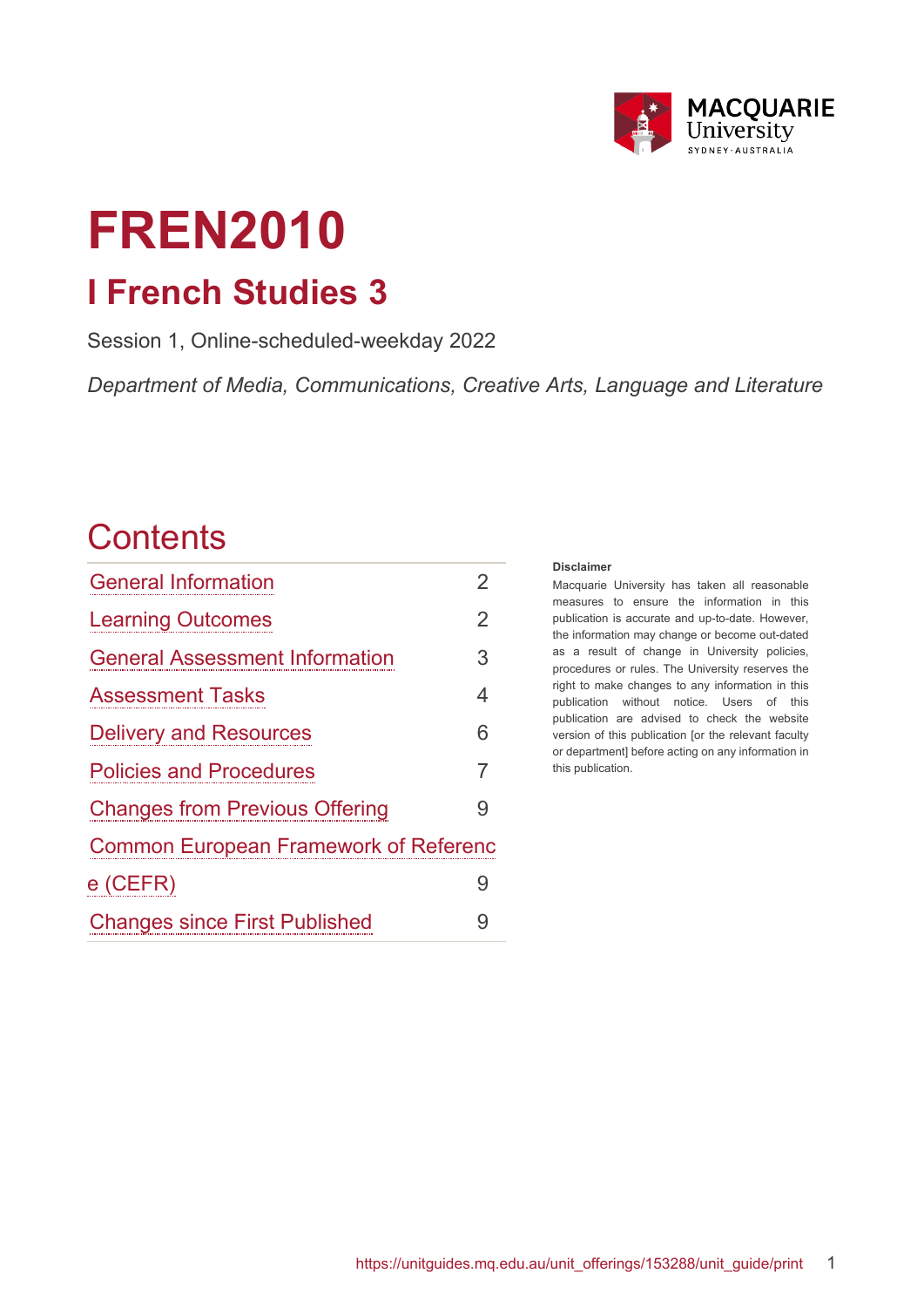### <span id="page-1-0"></span>**General Information**

Unit convenor and teaching staff Convenor & lecturer Benedicte Andre [benedicte.andre@mq.edu.au](mailto:benedicte.andre@mq.edu.au) Contact via By email B349, Level 3 25 Wally's Walk Wednesdays, 1-3pm

**Tutor** Florence Bequart [florence.bequart@mq.edu.au](mailto:florence.bequart@mq.edu.au) Contact via By email

Credit points 10

**Prerequisites** FREN1020 or FRN125 or FRN131

**Corequisites** 

Co-badged status

Unit description

This unit aims to enable students to become independent users of the French language. It seeks to develop students' skills in reading, writing, comprehension and speaking in French and further develops students' knowledge of contemporary French culture. The work in this unit is of a very intensive nature. The unit aims to develop students' language skills to B1 level in the Common European Framework of Reference for Languages (CEFRL).

#### Important Academic Dates

Information about important academic dates including deadlines for withdrawing from units are available at <https://www.mq.edu.au/study/calendar-of-dates>

## <span id="page-1-1"></span>**Learning Outcomes**

On successful completion of this unit, you will be able to:

**ULO1:** Develop intermediate level skills in reading, writing, listening and speaking in the French language.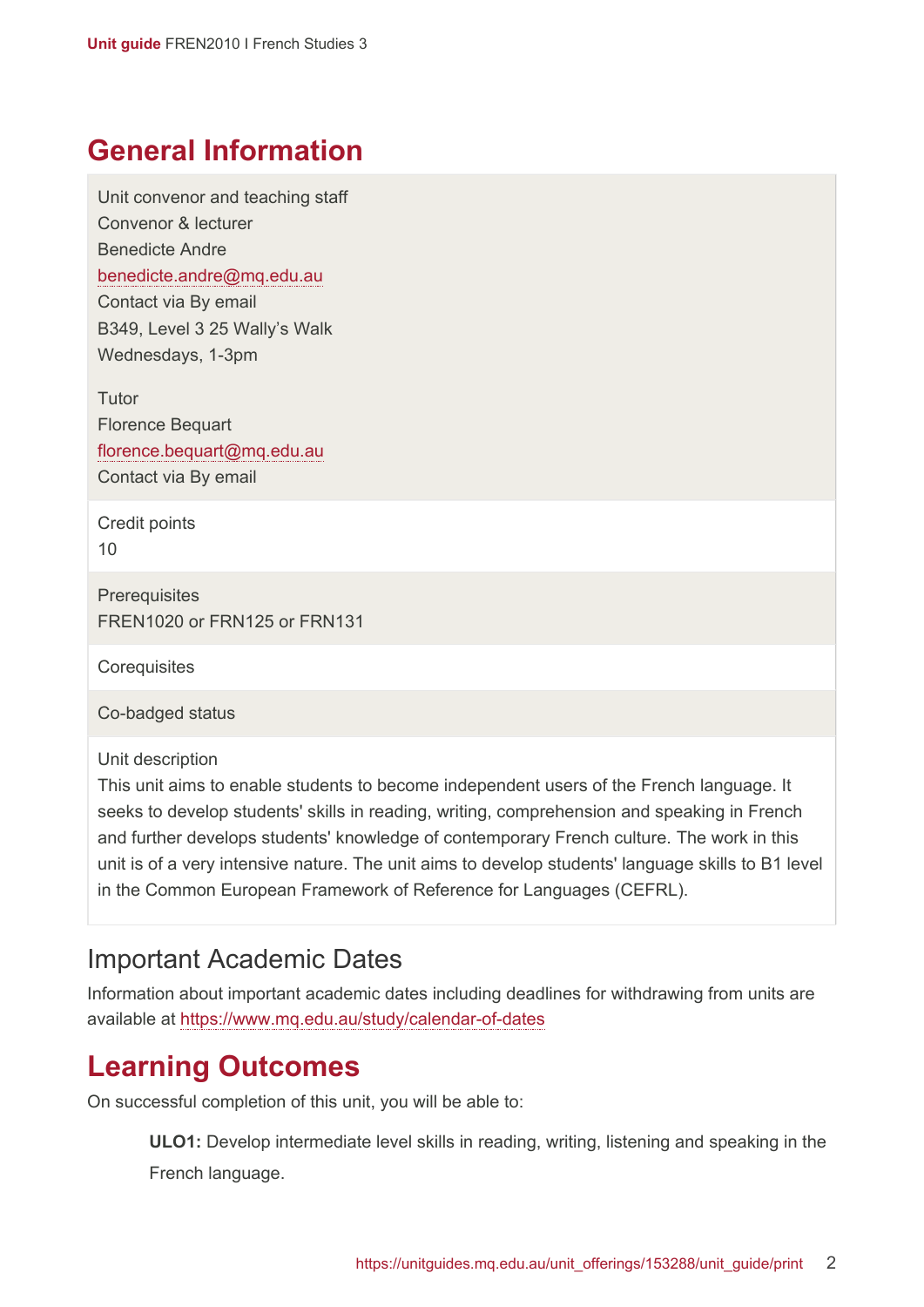**ULO2:** Identify, describe and evaluate many aspects of French-speaking cultures and societies.

**ULO3:** Identify, evaluate and deploy the grammatical structures of French at intermediate level.

**ULO4:** Apply relevant language conventions to create meaningful intercultural encounters.

**ULO5:** Demonstrate a refined awareness of language and language use, in both French and in English.

## <span id="page-2-0"></span>**General Assessment Information**

Please note that the University and the Faculty of Arts have launched a new assessment policy effective as of 1 July 2021. This new policy particularly affects LATE SUBMISSION OF **ASSIGNMENTS** 

The Faculty policy in relation to late assessment submissions is as follows:

**Unless a Special Consideration request has been submitted and approved, (a) a penalty for lateness will apply – 10 marks out of 100 credit will be deducted per day for assignments submitted after the due date – and (b) no assignment will be accepted seven days (incl. weekends) after the original submission deadline. No late submissions will be accepted for timed assessments – e.g. quizzes, online tests, etc.**

To be very clear:

- Unless you have applied for special consideration and had your application approved, for each day your assignment is late, 10 marks will be deducted. For example, if you submit your assignment 7 days late, 70 marks will be deducted, which means you will fail that assignment.
- If your assignment is more than 7 days late (including weekends), you will get 0 for your assignment.

These are serious penalties that will substantially alter your final grade and even determine whether you pass or fail this unit. Please make every effort to submit your assignment by the due date.

If you find you cannot submit your assignment on time, please apply for Special Consideration through AskMQ. Make sure you read Macquarie University's policy regarding Special Consideration requests before you apply:

<https://students.mq.edu.au/study/assessment-exams/special-consideration>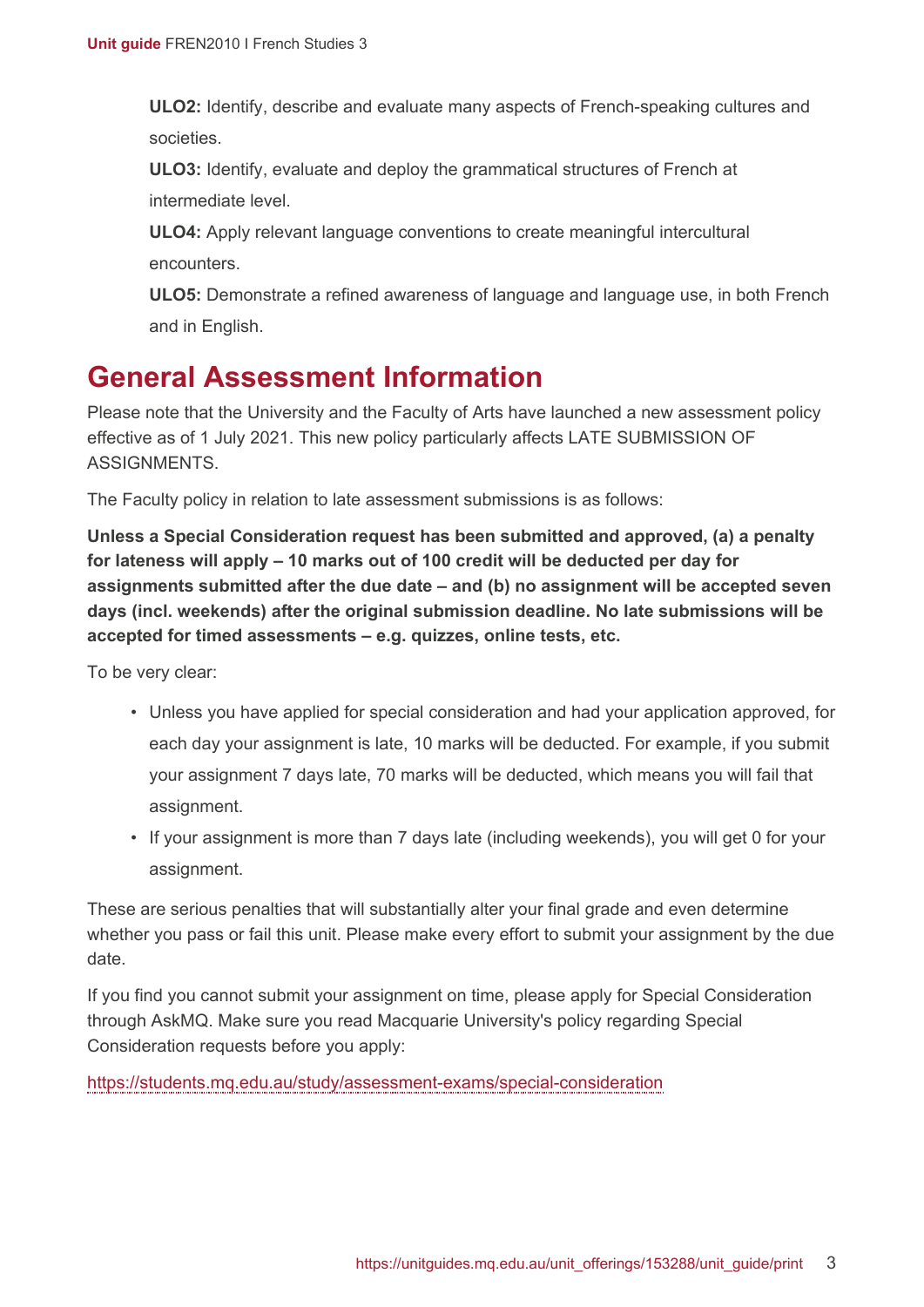## <span id="page-3-0"></span>**Assessment Tasks**

| <b>Name</b>                                   | Weighting | Hurdle         | <b>Due</b>                                    |
|-----------------------------------------------|-----------|----------------|-----------------------------------------------|
| <b>Grammar and Vocabulary</b><br><b>Tests</b> | 30%       | <b>No</b>      | 23:59 on 20/03/22, 10/04/22, and 15/<br>05/22 |
| <b>Aural Comprehension Test</b>               | 15%       | <b>No</b>      | 23:59 on 10/04/22                             |
| <b>Written Tasks</b>                          | 20%       | <b>No</b>      | 23:59 on 24/04/22                             |
| <b>Written Comprehension Test</b>             | 15%       | <b>No</b>      | 23:59 on 15/05/22                             |
| <b>Speaking Test</b>                          | 20%       | N <sub>o</sub> | $23:59$ on $5/06/22$                          |

#### <span id="page-3-1"></span>Grammar and Vocabulary Tests

Assessment Type <sup>[1](#page-5-2)</sup>: Quiz/Test Indicative Time on Task <sup>[2](#page-5-3)</sup>: 30 hours Due: **23:59 on 20/03/22, 10/04/22, and 15/05/22** Weighting: **30%**

Tests consisting of short-answer grammar and vocabulary questions

On successful completion you will be able to:

- Develop intermediate level skills in reading, writing, listening and speaking in the French language.
- Identify, evaluate and deploy the grammatical structures of French at intermediate level.
- Demonstrate a refined awareness of language and language use, in both French and in English.

#### <span id="page-3-2"></span>Aural Comprehension Test

Assessment Type <sup>[1](#page-5-2)</sup>: Quiz/Test Indicative Time on Task <sup>[2](#page-5-3)</sup>: 5 hours Due: **23:59 on 10/04/22** Weighting: **15%**

Test checks comprehension of spoken French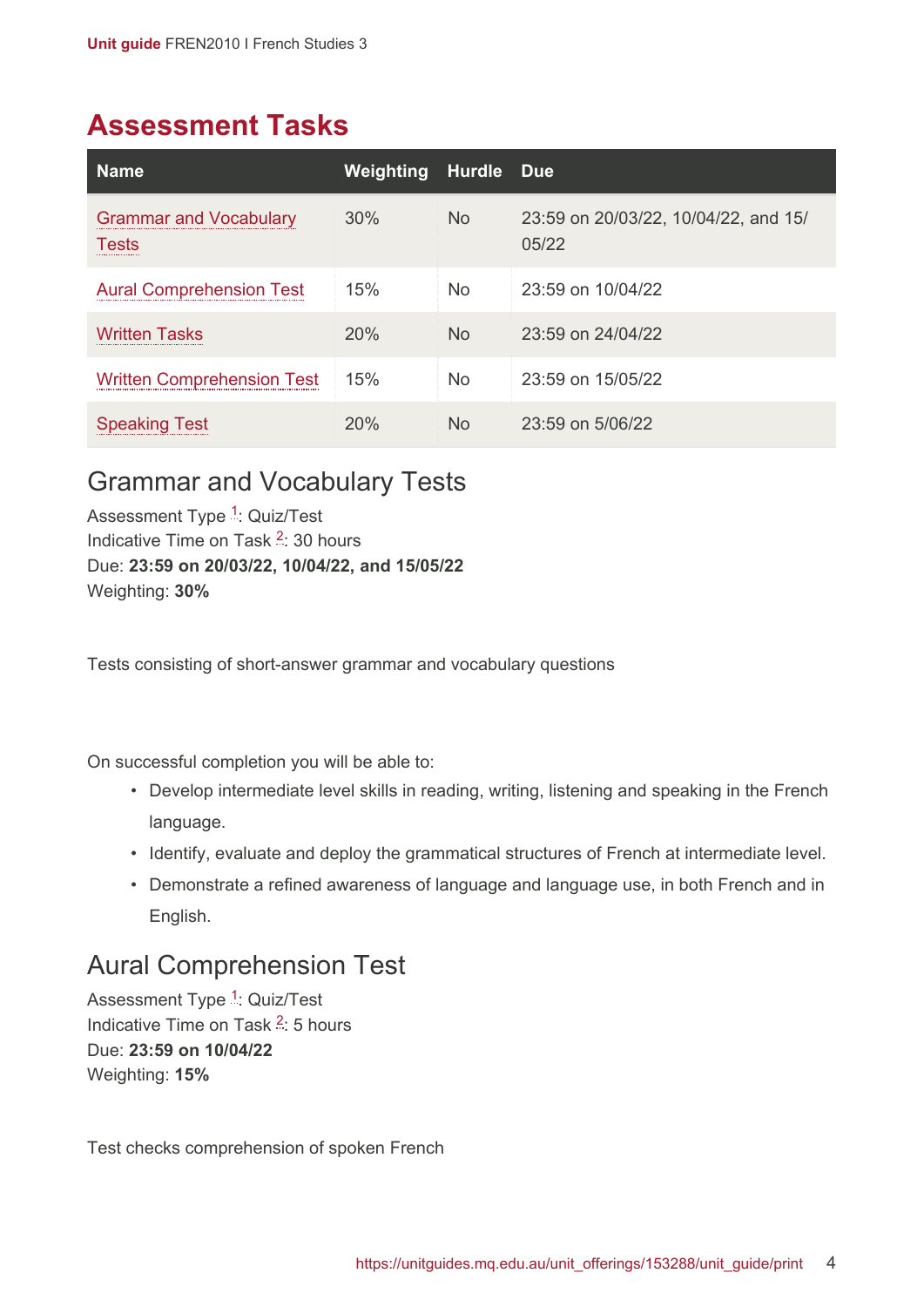On successful completion you will be able to:

- Develop intermediate level skills in reading, writing, listening and speaking in the French language.
- Identify, evaluate and deploy the grammatical structures of French at intermediate level.
- Demonstrate a refined awareness of language and language use, in both French and in English.

#### <span id="page-4-0"></span>Written Tasks

Assessment Type <sup>[1](#page-5-2)</sup>: LOTE written composition Indicative Time on Task <sup>[2](#page-5-3)</sup>: 20 hours Due: **23:59 on 24/04/22** Weighting: **20%**

Short written task(s) on set topics.

On successful completion you will be able to:

- Develop intermediate level skills in reading, writing, listening and speaking in the French language.
- Identify, describe and evaluate many aspects of French-speaking cultures and societies.
- Identify, evaluate and deploy the grammatical structures of French at intermediate level.
- Apply relevant language conventions to create meaningful intercultural encounters.
- Demonstrate a refined awareness of language and language use, in both French and in English.

#### <span id="page-4-1"></span>Written Comprehension Test

Assessment Type <sup>[1](#page-5-2)</sup>: Quiz/Test Indicative Time on Task <sup>[2](#page-5-3)</sup>: 5 hours Due: **23:59 on 15/05/22** Weighting: **15%**

Test checks comprehension of Written French

On successful completion you will be able to:

• Develop intermediate level skills in reading, writing, listening and speaking in the French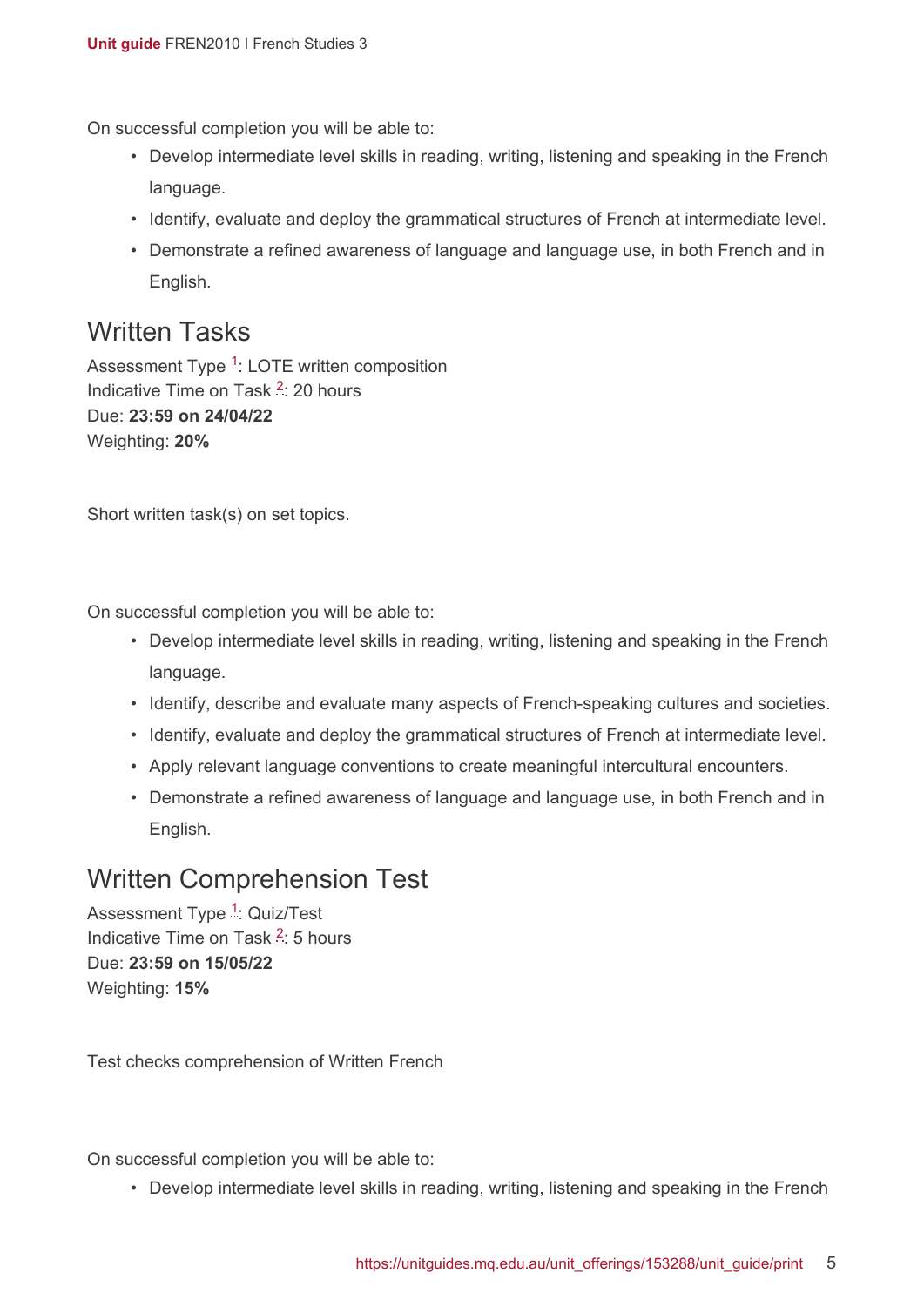language.

- Identify, evaluate and deploy the grammatical structures of French at intermediate level.
- Demonstrate a refined awareness of language and language use, in both French and in English.

### <span id="page-5-1"></span>Speaking Test

Assessment Type <sup>[1](#page-5-2)</sup>: Simulation/role play Indicative Time on Task <sup>[2](#page-5-3)</sup>: 10 hours Due: **23:59 on 5/06/22** Weighting: **20%**

Test of oral production abilities

On successful completion you will be able to:

- Develop intermediate level skills in reading, writing, listening and speaking in the French language.
- Identify, evaluate and deploy the grammatical structures of French at intermediate level.
- Apply relevant language conventions to create meaningful intercultural encounters.
- Demonstrate a refined awareness of language and language use, in both French and in English.

<span id="page-5-2"></span><sup>1</sup> If you need help with your assignment, please contact:

- the academic teaching staff in your unit for guidance in understanding or completing this type of assessment
- the [Writing Centre](https://students.mq.edu.au/support/study/skills-development) for academic skills support.

<span id="page-5-3"></span> $2$  Indicative time-on-task is an estimate of the time required for completion of the assessment task and is subject to individual variation

## <span id="page-5-0"></span>**Delivery and Resources**

#### **Material**

Required and Recommended Texts

- **Required**:
	- Défi 3 Livre de l'élève + CD audio **ISBN:** 9788416943593 (will be used in French Studies 4 as well).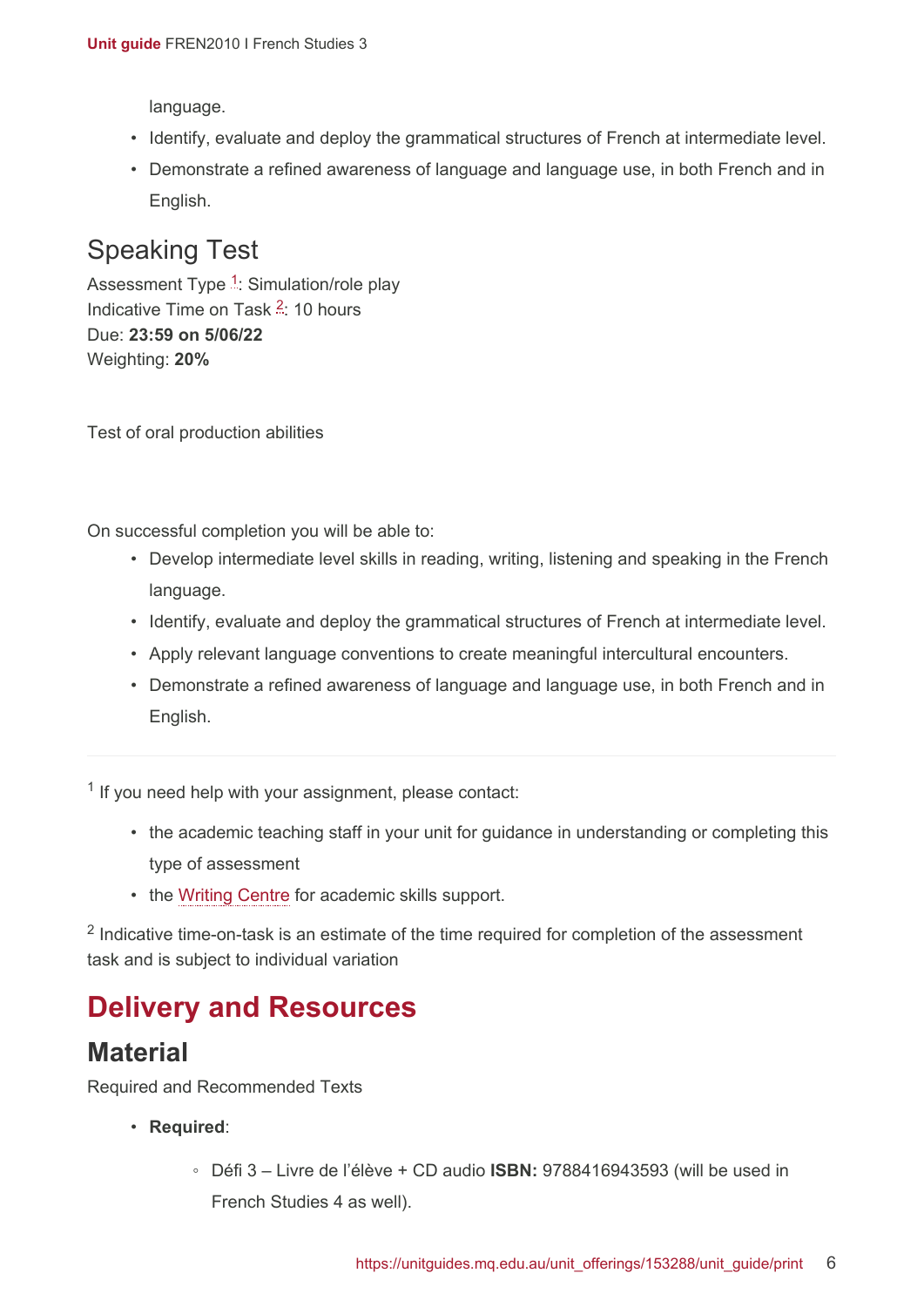- Défi 3 Cahier d'exercices + MP3 téléchargeables **ISBN:** 9788417249670 (will be used in French Studies 4 as well).
- **Recommended**: *Grammaire essentielle du français B2*, Bourmayan et al., Editions Didier (will be required in French Studies 5 and 6).

## <span id="page-6-0"></span>**Policies and Procedures**

Macquarie University policies and procedures are accessible from [Policy Central](https://policies.mq.edu.au/) [\(https://policie](https://policies.mq.edu.au/) [s.mq.edu.au](https://policies.mq.edu.au/)). Students should be aware of the following policies in particular with regard to Learning and Teaching:

- [Academic Appeals Policy](https://policies.mq.edu.au/document/view.php?id=1)
- [Academic Integrity Policy](https://policies.mq.edu.au/document/view.php?id=3)
- [Academic Progression Policy](https://policies.mq.edu.au/document/view.php?id=4)
- [Assessment Policy](https://policies.mq.edu.au/document/view.php?id=17)
- [Fitness to Practice Procedure](https://policies.mq.edu.au/document/view.php?id=6)
- [Assessment Procedure](https://policies.mq.edu.au/document/view.php?id=277)
- [Complaints Resolution Procedure for Students and Members of the Public](https://policies.mq.edu.au/document/view.php?id=282)
- [Special Consideration Policy](https://policies.mq.edu.au/document/view.php?id=136)

Students seeking more policy resources can visit [Student Policies](https://students.mq.edu.au/support/study/policies) [\(https://students.mq.edu.au/su](https://students.mq.edu.au/support/study/policies) [pport/study/policies\)](https://students.mq.edu.au/support/study/policies). It is your one-stop-shop for the key policies you need to know about throughout your undergraduate student journey.

To find other policies relating to Teaching and Learning, visit [Policy Central](https://policies.mq.edu.au/) ([https://policies.mq.e](https://policies.mq.edu.au/) [du.au](https://policies.mq.edu.au/)) and use the [search](https://policies.mq.edu.au/search.php) tool.

#### **Student Code of Conduct**

Macquarie University students have a responsibility to be familiar with the Student Code of Conduct: <https://students.mq.edu.au/admin/other-resources/student-conduct>

#### **Results**

Results published on platform other than [eStudent](https://student1.mq.edu.au/), (eg. iLearn, Coursera etc.) or released directly by your Unit Convenor, are not confirmed as they are subject to final approval by the University. Once approved, final results will be sent to your student email address and will be made available in [eStudent.](https://student1.mq.edu.au/) For more information visit [ask.mq.edu.au](http://ask.mq.edu.au/) or if you are a Global MBA student contact [globalmba.support@mq.edu.au](mailto:globalmba.support@mq.edu.au)

## Academic Integrity

At Macquarie, we believe [academic integrity](https://students.mq.edu.au/study/assessment-exams/academic-integrity) – honesty, respect, trust, responsibility, fairness and courage – is at the core of learning, teaching and research. We recognise that meeting the expectations required to complete your assessments can be challenging. So, we offer you a range of resources and services to help you reach your potential, including free [online writing an](https://students.mq.edu.au/support/study)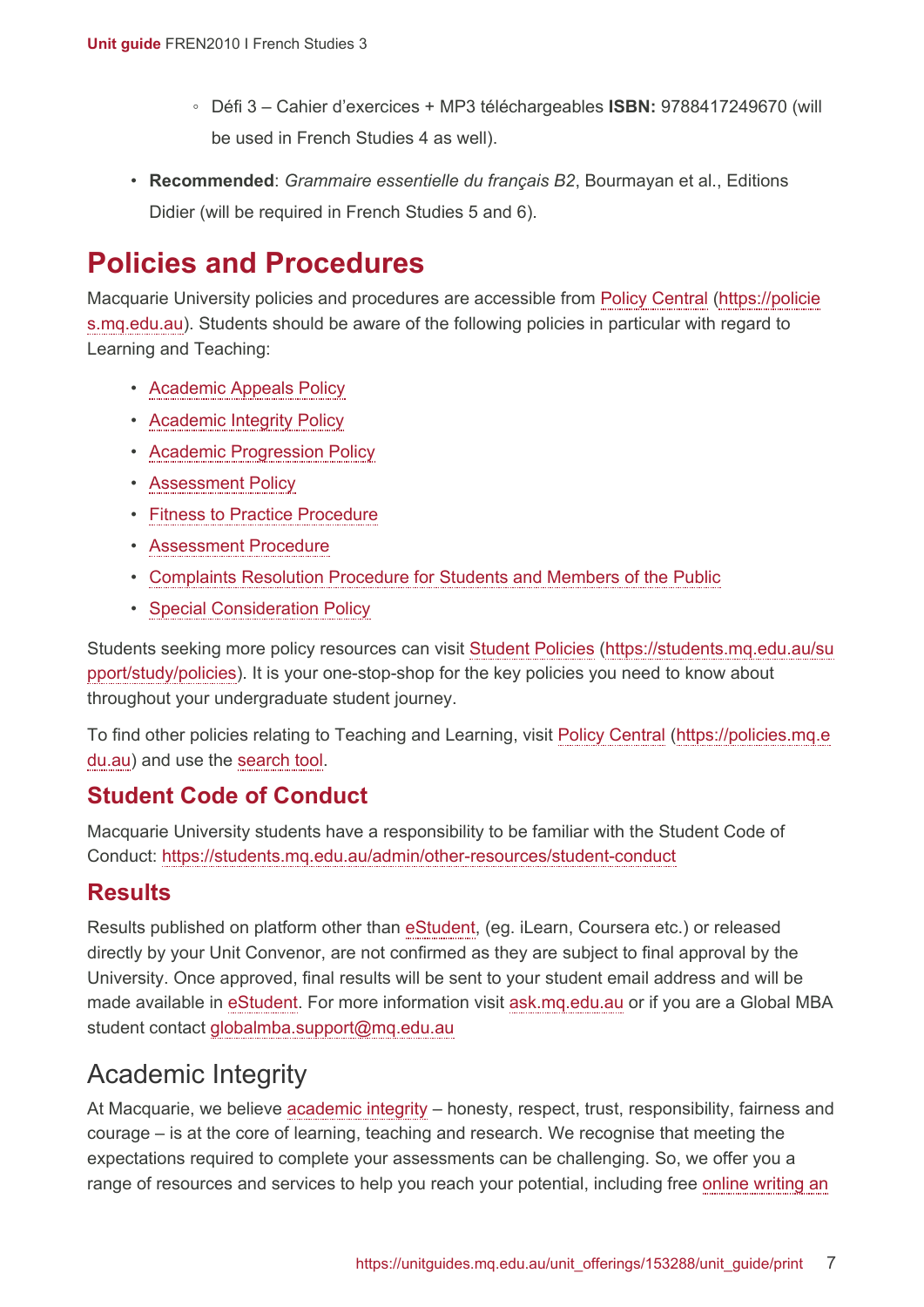[d maths support,](https://students.mq.edu.au/support/study) [academic skills development](https://students.mq.edu.au/support/study/writing) and [wellbeing consultations](https://students.mq.edu.au/support/personal).

#### Student Support

Macquarie University provides a range of support services for students. For details, visit [http://stu](http://students.mq.edu.au/support/) [dents.mq.edu.au/support/](http://students.mq.edu.au/support/)

#### **The Writing Centre**

[The Writing Centre](https://students.mq.edu.au/support/study/writing) provides resources to develop your English language proficiency, academic writing, and communication skills.

- [Workshops](https://students.mq.edu.au/support/study/writing/workshops)
- [Chat with a WriteWISE peer writing leader](https://students.mq.edu.au/support/study/writing/writewise)
- [Access StudyWISE](http://ilearn.mq.edu.au/course/view.php?id=16580)
- [Upload an assignment to Studiosity](https://students.mq.edu.au/support/study/writing/studiosity)
- Complete [the Academic Integrity Module](https://ilearn.mq.edu.au/course/view.php?id=11590)

The Library provides online and face to face support to help you find and use relevant information resources.

- [Subject and Research Guides](http://libguides.mq.edu.au/?b=s)
- [Ask a Librarian](https://www.mq.edu.au/about/campus-services-and-facilities/library/contact-us)

#### Student Services and Support

Macquarie University offers a range of [Student Support Services](https://students.mq.edu.au/support) including:

- [IT Support](https://students.mq.edu.au/support/technology/service-desk)
- [Accessibility and disability support](https://students.mq.edu.au/support/accessibility-disability) with study
- Mental health [support](https://students.mq.edu.au/support/personal/counselling)
- [Safety support](https://students.mq.edu.au/support/personal/social-support) to respond to bullying, harassment, sexual harassment and sexual assault
- [Social support including information about finances, tenancy and legal issues](https://students.mq.edu.au/support/personal/social-support)

#### Student Enquiries

Got a question? Ask us via [AskMQ](https://students.mq.edu.au/support/centres/student-connect), or contact [Service Connect](https://students.mq.edu.au/support/centres/student-connect).

### IT Help

For help with University computer systems and technology, visit [http://www.mq.edu.au/about\\_us/](http://www.mq.edu.au/about_us/offices_and_units/information_technology/help/) offices and units/information technology/help/.

When using the University's IT, you must adhere to the [Acceptable Use of IT Resources Policy.](https://policies.mq.edu.au/document/view.php?id=234) The policy applies to all who connect to the MQ network including students.